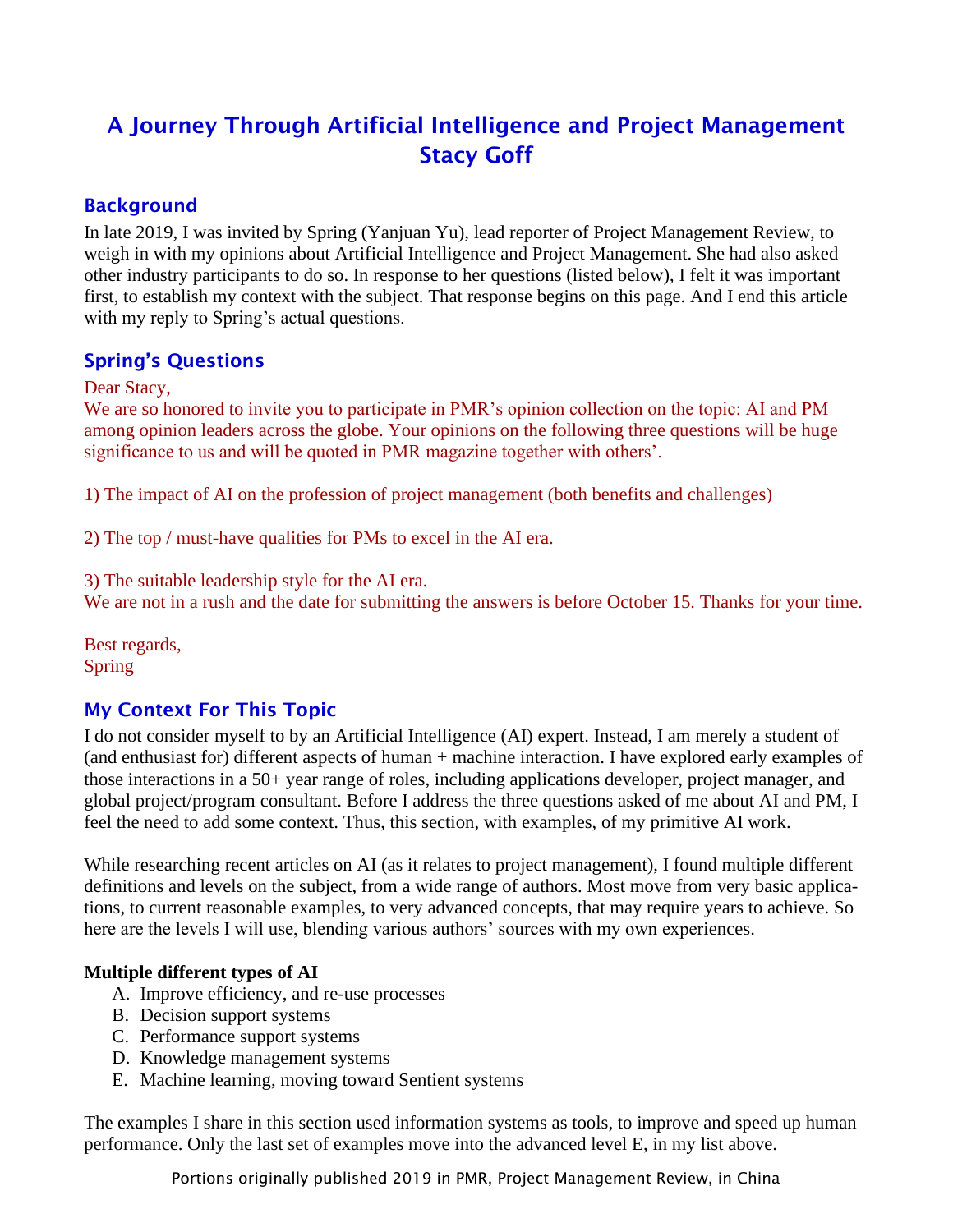#### **Example 1: Improve Efficiency, And Re-Use Processes**

In 1968, my systems development supervisor suddenly mandated that our entire library of business applications needed flowcharts, to improve maintenance and enhancements. This would be a massive job, requiring months of effort, and unnecessary work for hundreds of programs that were seldom modified.

So I worked with a peer, after working hours, to put together a set of programs that would input each program, interpret the code, and produce either a useful printed flowchart, or plotted flowchart (example at right). Our application produced these flowcharts for FORTRAN or Assembler language programs, using a 32K IBM 360 computer, and optionally, a Calcomp plotter. We complied with my supervisor's intent, and saved hundreds of hours of effort. Note that our solution did require good comments in the program code, to aid usability.

Interested in project management, I re-used much of the same code and logic to generate professional PERT Charts with a solution that was superior to commercial software packages that cost over \$10,000, and were not



nearly as powerful. Those packages required the user to locate the positions of up to 1000 activities on a grid; our version figured out the optimum position automatically, with minimum paths crossing. I donated the resulting application to the Calcomp User Library, and it was licensed and applied by others.

#### **Example 2: Decision support systems**

Ten years later, in the mid-late 1970s, I had moved from developer, to analyst, to project manager. I was working in Lane County, Oregon, on one of the first Geographic Data Systems outside the Air Force. We were 'digitizing' the X, Y and often Z coordinates of everything that one could map. The maps included roads (with traffic volume and speed), property boundaries, zoning, soil types, vegetation types, and even how deep one must drill to get to usable water below the arsenic layers. And, much more. The data came from a range of sources, including cooperating government agencies, local, state and federal.

The resulting system provided decision-support for tactical and strategic decision-making. For example, if a robbery occurred at a downtown location, the police or sheriff's deputies typically head for the robbery location. We demonstrated a simulation at a major USA conference of police and sheriff's deputies that forever changed their pursuit practices: We showed, with our modeling, a video of our massive computing-power simulation, showing the three most-likely locations to intercept the thieves, five, ten and fifteen minutes after the robbery. Thieves seldom hang around after a crime and wait for the cops to show up; instead, using our data, we showed how to significantly increase their chances of capture.

A strategic example: In the late 1970s, the State of Oregon passed laws that required counties to prove they are not allowing development on farmable land. Those who could not prove their case were forbidden to develop land for years. The Lane County Geographic Data System provided proof in a 15 minute computer search that in the last three years, our County had **never** approved development on farmable land. For three more years, Lane County was the only county in the state that could continue development. I asked the County Commissioners to estimate two valuation benefits: 1) the direct-to-county income that resulted from that decision, and 2) the economic value to the county's citizens and business. They estimated those values to be in the millions, and tens of millions, respectively.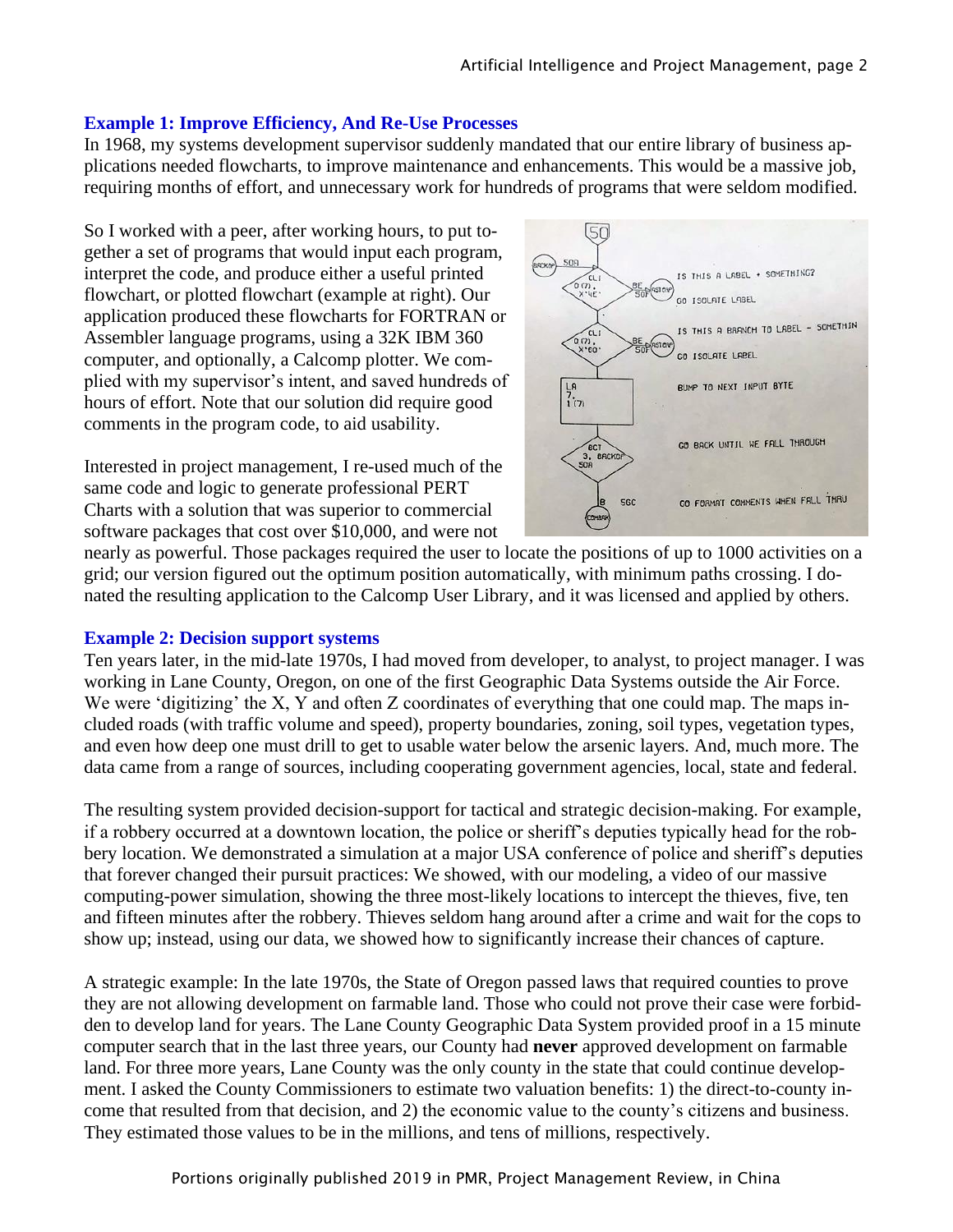#### **Example 3: Performance Support Systems**

In the mid-1980s, I worked with an associate to develop THE Guide (now named WiSDM), a systems engineering, and project management methodology. One challenge we faced was that most project standards of the era were weak and incomplete. We started our method with early project inspiration, and ended with demonstrated business benefits. We built a personal computer-based modeling system to help project teams and managers to scope, estimate, select approaches (each with a fully-populated project plan), identify the greatest factors that affected costs and duration, model decisions that could accelerate results and lower costs. It then instantly produced a fully staffed model project plan. You can see a video of parts of our Plan By Example™ process by clicking the link in the footnote below.

The models we used include The 20 Questions, our most-important questions to answer to plan any Information Technology project, Barry Boehm's COCOMO II factors, buy versus build considerations, and other factors that managers and sponsors can influence, such as levels of customer engagement, level of talent supplied (and their availability, when needed), and speed of decision-making. We used the models with many of our customers, including those in aerospace and defense, banking, 'big oil,' government agencies, and consultancies. Our consulting use of the model we named Rapid Initial Planning; it collapsed a 4-8 week project initiation to a 1-2 week duration, using intensive large-group facilitation.

The combination of our performance support system and Rapid Initial Planning, together with top executive commitment to engage the right stakeholders in the process, worked wonders. We also used it with enterprise portfolio prioritization, identifying duration, costs, and staffing requirements for each initiative in the portfolio, then modeling the changed completion dates when new priorities emerge.

#### **Example 4: Knowledge Management Systems**

Can a knowledge management system support improved Risk Management? Yes! In 1987, one of the "Big Eight" IT consulting firms asked me to interview for a consulting contract for which they were soliciting bidders. Their objective: "Win More Bids, and Profit More on Bids Won." Succeeding at one of those objectives is easy. Win more bids by bidding lower. Make more profit by bidding high. Succeeding at both requires a major organization commitment. Because I clearly showed how they could meet both objectives during my interview, this "Big Eight" firm selected us to help them achieve that goal.

To do so, we reviewed and improved their estimating and bidding; we paid special attention to their risk management history and methods. In that era, it was common practice to charge customers to manage their own risks. We pioneered a different approach. Our innovation: Using our client's risk knowledgebase, we identified risks that customers were willing to commit to manage as contract exclusions. This (once customers recovered from shock) resulted in significantly lower bids. Then we integrated our risk management processes and differentiating PM methods into their Systems Engineering methods.

We developed a custom Project Management Workshop for their Senior Consultants and Managers. We trained their trainers for rolling it out worldwide. The result: this firm not only met both objectives, they moved from #4 to #2 in the Big 8 rankings. And, their newfound approach transformed the way all the major consultancies estimate and bid projects, and manage risks, 30 years later. So, why did this work?

The job of a project (or program) manager is not to manage risk. Clearly true, because anything the PM can manage **is not a risk**. Instead, the PM's job is to find those who can do so, transfer that responsibility to those persons, and then monitor and manage their success in doing so. In managing risk, your project team can wield multiple resources, in your risk intelligence base:

a. Project risk history; for an existing client, or for an entire industry; the same risks often repeat;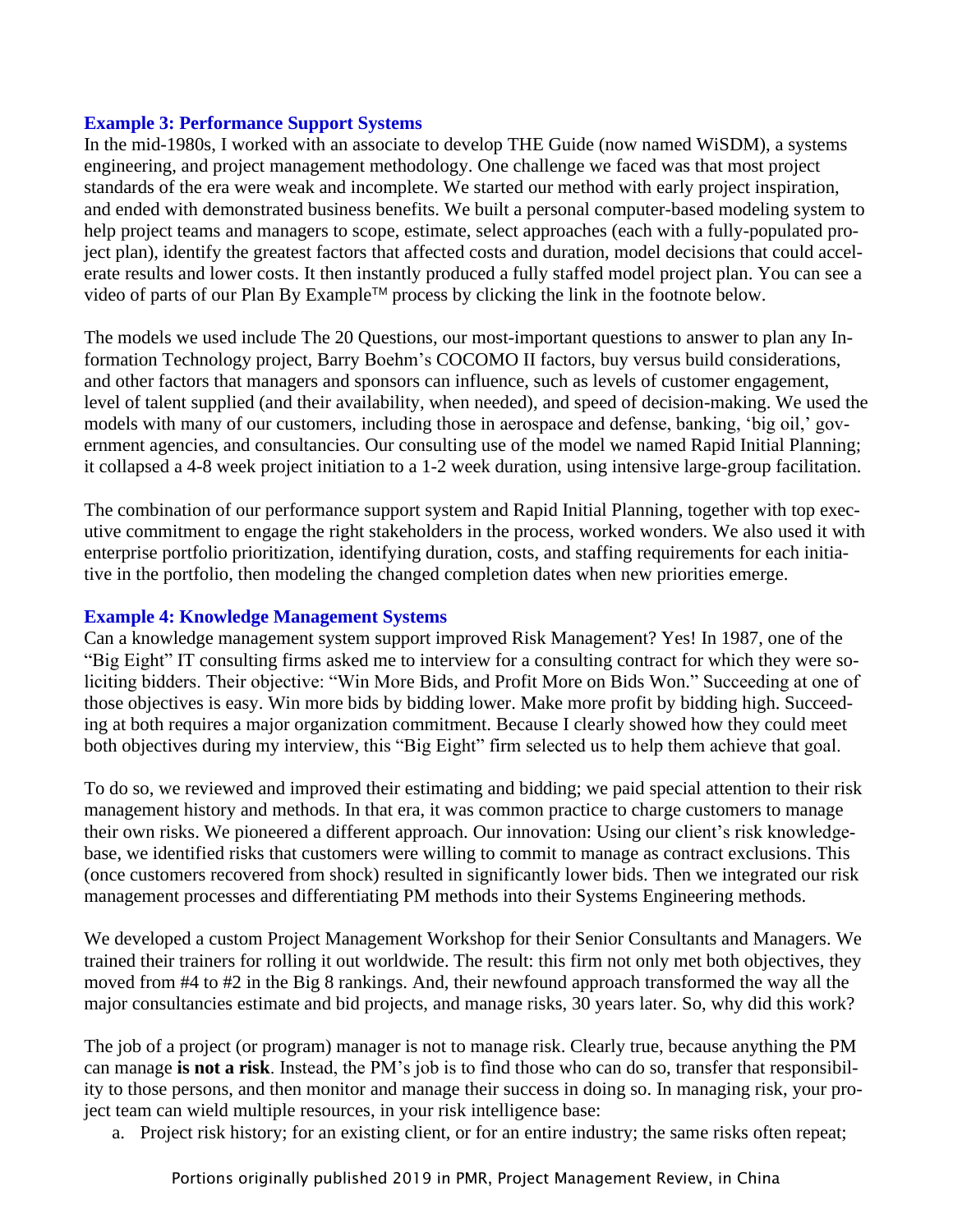- b. Estimate assumptions, issues, risks realized, failures, and lessons learned are all the same project intelligence, with different project timings. As above, they are often repeated. This is a valuable resource in risk identification and impact analysis. 1
- c. The same people consistently disappoint you.

Emerging from our 1987 Risk Management innovations for the Big Eight firm was a process and knowledgebase. However, in our agreement to avoid disclosing our results to the firm's competitors, we needed to wait five years after the project's end. Applying William Duncan's guidance that a properly stated risk is in the form of an *If… then* statement, we captured and tuned a knowledgebase of risks, plus risk responses that typically work well. Today, we continue to use our risk management tools and processes in our Portfolio Planning and Rapid Initial Planning consulting.

**Knowledge and Talent Management**: In my continuing search for knowledge management, I participated in one of NASA's Knowledge Forums, I learned much more about Knowledge, including the assertion that it is far more important to manage enterprise knowledge, than individual knowledge. A



result: I adjusted my *Intelligence Progression* that I had used for years; see the revised version above. 2

I further explore my discoveries in knowledge management systems in a Talent Management article, which was the subject of my presentation at PMI's 2015 Talent Management conference in 2015,<sup>3</sup> My assertion: the right training can indeed build the foundation for learning. The challenge, as shown in the model at below right, is to move beyond short-term acquisition of facts and knowledge; **minding the** 

**gap**, as it was. This is an important step to understand, because the greatest benefits come from the *application* items on the model, Skill: Attitudes, Competence, and Performance.

Note the two axes in the model. The vertical axis, *Transfer Difficulty*, reflects how hard the Talent is to transfer. On the horizontal axis, the items to the left of the gap between Knowledge and



Skill have very little *Business Performance Impact*.

Readers who are involved with Learning will recognize some of the higher levels on the chart. For example, levels 3, 2 and 1 reflect the familiar ASK items. These are the Attitudes, Skills, and Knowledge, the focus of effective learning. For those who are familiar with Bloom's Taxonomy (the 2001 version is

<sup>&</sup>lt;sup>1</sup> We presented about our use of Risk data, information, and knowledge as the key to Project Intelligence at the 2005 IPMA World Congress, in India. Here is a link to the paper: [Risk Management: Key to Project Intelligence.](https://projectexperts.com/assets/RiskKeyToProjectIntelligence.pdf)

<sup>&</sup>lt;sup>2</sup> From my Taxonomy of Data to the Intelligence Progression, in my blog post, [Does Knowledge Want To Be Managed?](https://projectexperts.com/does-knowledge-want-to-be-managed/)

<sup>&</sup>lt;sup>3</sup> My article, [Acquiring, Developing, and Retaining Project Talent,](https://projectexperts.com/assets/DevelopingTalent.pdf) shows the progression from knowledge to performance.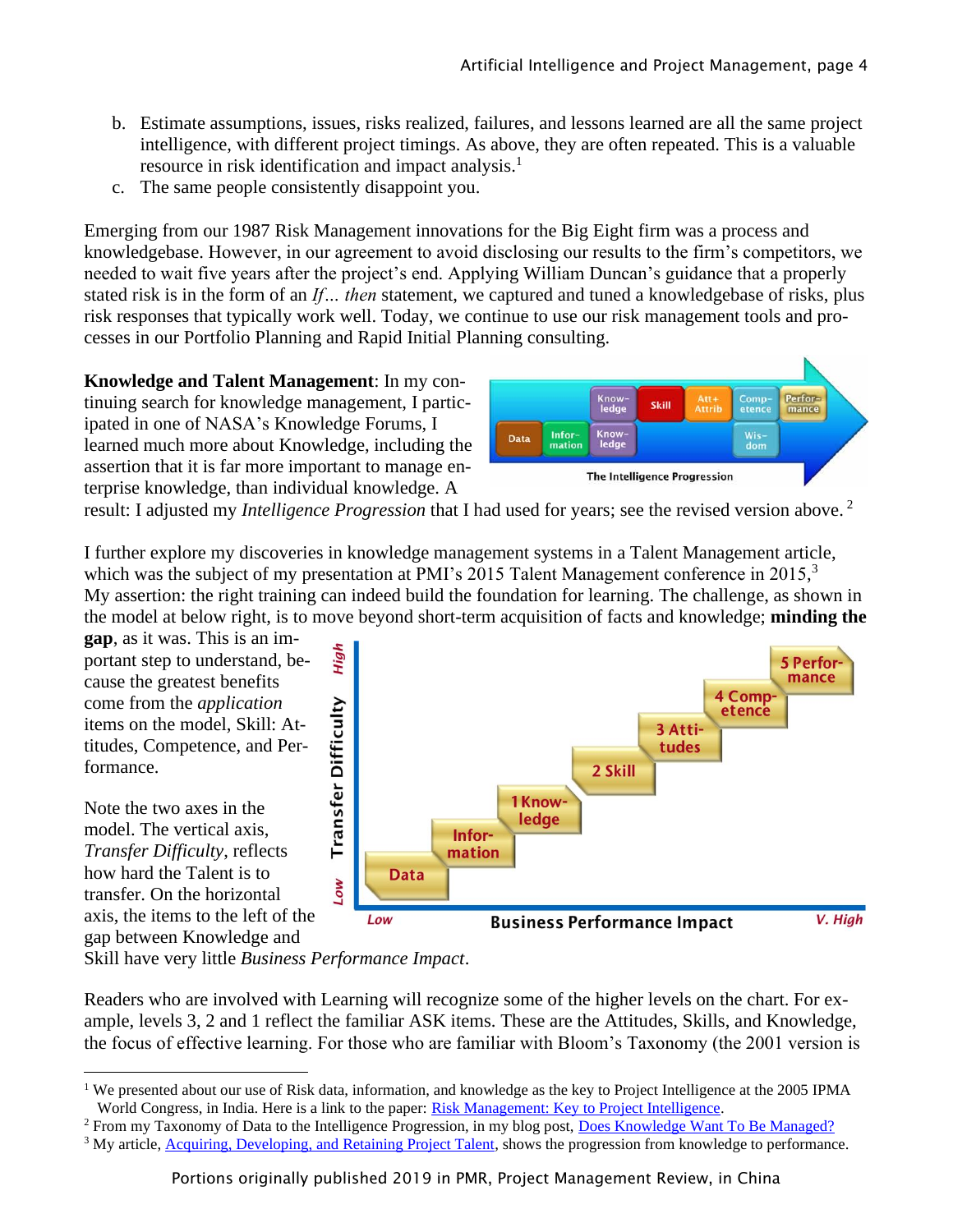more relevant for Adult learners), it builds upon the ASK items, adds measures, and moves into aspects of true learning (Knowledge Management). Finally, the model evokes Kirkpatrick's Class Evaluation method, which progresses from classroom "smile sheets, through on-the-job application, to Performance; reflecting levels 1-5. The resulting model spans from raw data to business performance, and provides a roadmap for talent development. This is the ultimate Knowledgebase for increased project performance. It adds practice intelligence, not artificial intelligence, to your talent search.

#### **Example 5: Machine Learning and Sentient Systems**

These most-advanced types of AI have few complete examples, despite today's exciting innovations such as autonomous autos, and robotic physicians. Once again, my examples refer to experiences and applications I have seen while exploring the current status and future of project management.

In 2007, Project Management Institute asked me to contribute a chapter to a book under development, *Project Management Circa 2025*. I wrote Chapter 9, Visions for the PM Software Industry. To do so, I engaged the leaders of the most-important global PM software providers, plus industry experts, to share their key insights to our future. From those insights, plus my own impressions, I identified a wide range of advancements we could expect over the following several decades. One example: that your interpersonal skills should continue to be your greatest strength (but still, keep your technical skills current). We also predicted that leadership skills, PM Competence, and PM Performance would be your greatest strengths for the next 30 years. In addition, importantly, I identified a concern: That the leading edge of PM organizations is adopting newer technologies far faster than the laggards: **the results gap widens**.

Here are examples from our chapter that show the potential for Machine learning and Sentient systems:

- *Capture & Reuse of Project Knowledge:* A role of project knowledge broker emerges, as enterprising salespersons bring together the knowledge buyer and seller—and profit from it. See page 6 of our online chapter, as referenced in the footnote.
- Gloria Gery's Performance Support Systems, including an updated scenario: When you are awaiting information or approvals from others, your IntellAgent interacts with theirs to deliver what you need to complete your efforts. In addition, because project work relies so much on research and innovation, your IntellAgent doubles your results in half the time.
- *IntellAgent-Facilitated Meetings Improve Effectiveness:* Using recorded knowledge and processes, your IntellAgent learns how to improve your processes, interactions, and the results of each session. It adds (and researches) new topic processes as meetings evolve them.
- *Socket To Me and the Wisdom Tooth:* Now the differentiator between enterprises and between PM practitioners is not their years of training and knowledge, but their ability to harness, reuse and apply the encapsulated intelligence of others.

#### **A Summary**

These examples show application of early-and-primitive artificial intelligence, to later, and much more innovative (and complex-to-implement) true artificial intelligence. And, there is much more to come, over time as we learn to harness the potential (and to use it with REAL intelligence).

And now, our responses to those three intriguing questions!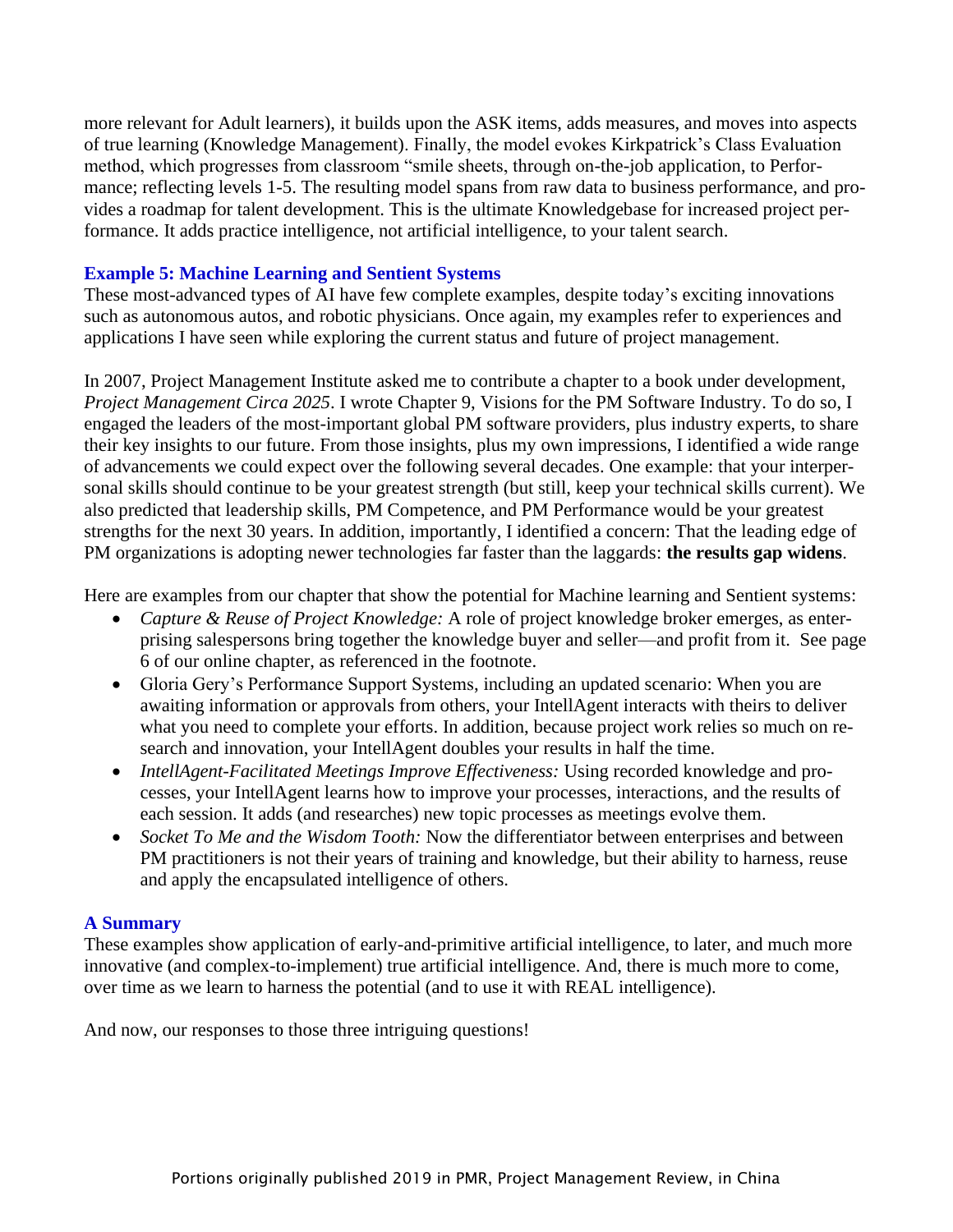# Spring's Questions, and my Responses

**1) What is the impact of AI on the profession of project management (benefits and challenges)?**

A cautionary statement: These impacts will only occur for the individuals and organizations that select, prepare and implement AI innovations properly. Even then, you face organizational change risks.

a. Benefits for the profession

- Higher levels of success, greater support from upper management and stakeholders.
- Increased job satisfaction, with less burnout.
- Much greater credibility with executives, managers, and other key stakeholders.

b. Challenges for the profession

- Failure to re-use project knowledge, risk intellibases, re-usable plans, and business deliverables.
- Institutionalizing interpersonal and leadership skills, as the professional associations now urge.
- Must move beyond explicit knowledge, to tacit knowledge, competence, and measured results.

c. Benefits for executives, managers, and other stakeholders

- Greater, faster return on investment in well-managed initiatives.
- Higher retention rates for key talent.
- Faster promotion and upward mobility, in project-centered enterprises.

d. Challenges for executives, managers, and other stakeholders

- Failure to manage projects and programs differently than ongoing processes; the mentality by some, of 'starving the project,' only produces failed projects, late, over-budget, and incomplete.
- Failing to trust and reward project managers and teams will blunt the benefits otherwise offered.
- Failing to move the enterprise from technology adoption laggards to leaders (not applying real intelligence in managing) will cripple project and program efforts.

### **2) What are the top / must-have qualities for PMs to excel in the AI era?**

- \* Strategic linkage; leadership and interpersonal skills
- \* Learning to re-use, rather than always invent new
- \* Overcoming the 'not invented here' syndrome
- \* Managing upward
- \* Sense of humor
- \* Convincing
- \* Trustworthy
- \* Proven performance competence, far beyond exam-focused explicit knowledge (the easiest type); otherwise, we cannot manage the machines! Just remember Hal 9000, in 2001 A Space Odyssey!

#### **3) What is the suitable leadership style for the AI era?**

My long-term position on this question is that many different project leadership styles can work well, when applied appropriately to the situation. But your style must be a) true to your personal style of the leader (i.e., you can never be a clone of your manager), and b) true to the situations of the initiative.

That said, in the late 1980s, I funded an instrument that assessed a project manager/team member/ manager personal styles inventory. It covered Motivational Needs, Thinking Style, Behavioral Style, and Leadership Style, we narrowed the areas of importance for Leadership Style down to five:

1. Bias for Action; better to act and recover, than to study a situation to death. This might be Agile.

Portions originally published 2019 in PMR, Project Management Review, in China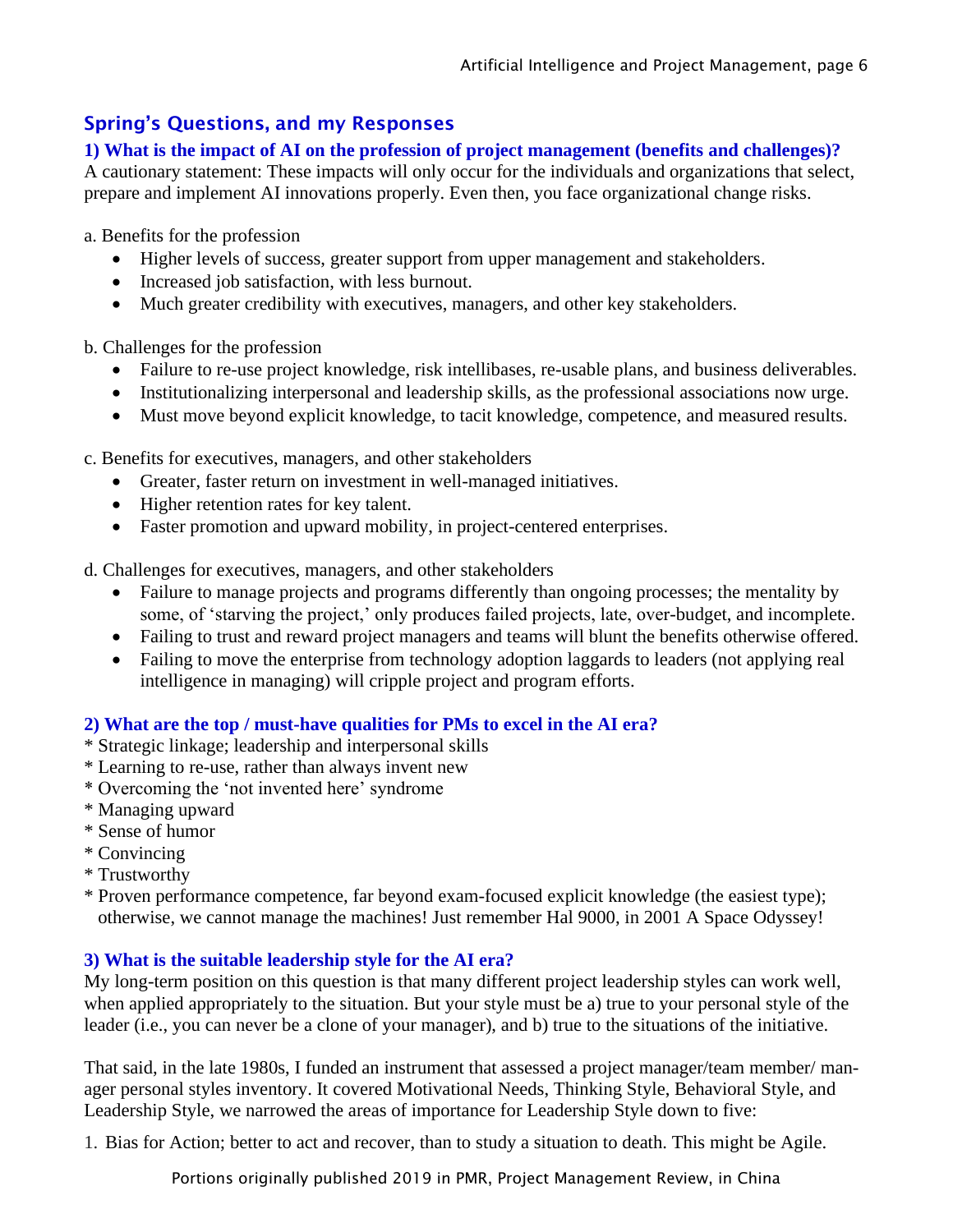- 2. Envisioning; establishing a shared vision of the benefits of the project, and sharing the results.
- 3. Risk-taking; while not blind to risks, but intelligently dealing with them, focusing on deep understanding of the current risk situation, and its decision consequences.
- 4. High-communicating; rapid communication of the right information, filtering of the unneeded.
- 5. Empowering; causing others to feel excited and having the power to succeed in all assignments.

In addition, your AI leadership style will benefit, in most project situations, from applying these traits:

- Strategic
- Managing upward
- Teambuilder
- Flexibility
- Listening
- Innovative
- Sustainability-savvy
- Asking the right questions

# In Closing

Thank you, Spring, for the opportunity to weigh in with my opinions about Artificial Intelligence and Project Management!

# About Our Interviewer



#### **Yu Yanjuan**, Beijing China

Yu Yanjuan (English name: Spring), Bachelor's Degree, graduated from the English Department of Beijing International Studies University (BISU) in China. She is now an English-language journalist and editor working for Project Management Review (PMR) Magazine and website.

She has interviewed over sixty top experts in the field of project management. Before joining PMR, she once worked as a journalist and editor for other media platforms in China. She has also worked parttime as an English teacher in training centers in Beijing.

Beginning in January 2020, Spring also serves as an

international correspondent for the PM World Journal. For work contact, she can be reached via email yuyanjuan2005@163.com or LinkedIn https://www.linkedin.com/in/yanjuanyu-76b280151/.